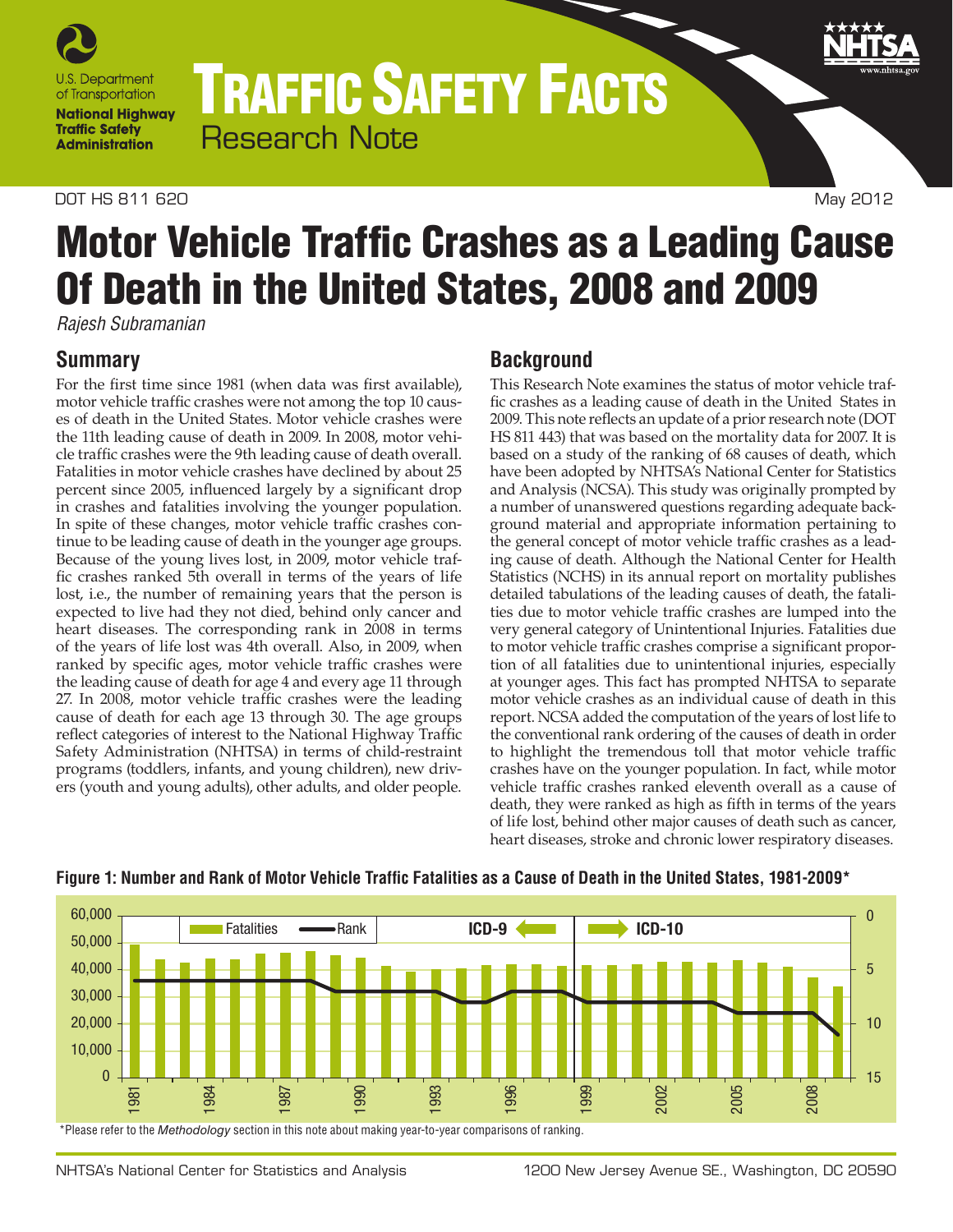#### **Trends**

Figure 1 shows the trend in the number of fatalities as well as the rank of motor vehicle traffic crashes as a cause of death since 1981.

The Center for Disease Control (CDC) maintains a data and statistics Web portal WISQARS (Web-based Injury Statistics Query and Reporting System) that presents the leading causes of fatal injury in the United States going back to 1982. The rank order for some of the earlier years shown in Figure 1 was excerpted from the WISQARS Web site [\(www.cdc.gov/](http://www.cdc.gov/injury/wisqars/index.html) [injury/wisqars/index.html](http://www.cdc.gov/injury/wisqars/index.html)).

## **Leading Cause by Gender**

The rank-ordering of motor vehicle traffic crashes as a leading cause of death differed significantly between males and females. In 2009, while ranked 11th overall, motor vehicle traffic crashes were ranked 8th among males and 14th among females as a cause of death. Figure 2 shows the trend of the rank of motor vehicle traffic crashes as a leading cause of death by gender. In 2008, while ranked 9th overall, motor vehicle traffic crashes were ranked 7th among males and 12th among females as a cause of death.

When ranked by specific ages, in 2009, motor vehicle traffic crashes were the leading cause of death among males for each age 4, 5, 11 through 14 and 16 to 27. Among females, motor vehicle traffic crashes were the leading cause of death for each age 4, 6, 11, 12 and 14 to 27.

When ranked by specific ages, in 2008, motor vehicle traffic crashes were the leading cause of death among males for ages 5, 8, 9, 11 and each age 13 to 30. Among females, motor vehicle traffic crashes were the leading cause ofdeath for age 12 and each age 14 to 27.

## **Methodology**

*Years of Life Lost:* This is the number of remaining years that the person was expected to have lived had they not died. The number of years of life lost due to a particular cause is the aggregate of years of life lost for all people who died due to that cause. The expected years of remaining life are calculated using standard tables of life expectancy by age (Life Expectancy at Selected Ages for 2009, NCHS).

The NCSA-adopted listing of 68 causes of death is comprehensive in that all underlying causes are represented. Fiftyone of these 68 adopted causes reflect the underlying causes based on **internal** morbid bodily conditions, while 16 NCSA-adopted causes reflect the underlying causes based on **external** factors such as crashes and acts of violence, and the remaining cause reflects all other diseases. This 68-cause listing is not an arbitrary listing, but is generally in close agreement with a special listing of death causes used by the NCHS to report on leading causes of death in the United States. The latter differs from the NCSA listing primarily in causal areas related to unintentional injuries (accidental death). While NCHS uses the combined cause of *unintentional injuries* in its reports of leading causes of death, this study separates out the various causes that comprise unintentional injuries like fatalities in motor vehicle traffic crashes, accidental falls, poisoning, motor vehicle non-traffic crashes, etc. Accordingly, the rankings of some causes of death will differ from those reported by NCHS. The NCSA cause listing also differs from the NCHS listing for causes of infant mortality. While NCHS, for reasons of public health interest, uses a detailed 130-cause listing, the NCSA list combines it into one major cause – conditions originating in the *perinatal period*. Also, the fatality totals for motor vehicle traffic crashes differ marginally from those reported by NHTSA due to definitional differences.

The table (Page 3) shows the 10 leading causes of death by age group in 2008 while the table (Page 4) shows the ranking in 2009.

*Year-to-Year Comparisons:* The coding of mortality data changed significantly in 1999, so comparisons of the number of deaths and death rates from 1998 and before with data from 1999 and after may not be advisable. Also, cause-ofinjury groupings were updated in 2003, which may affect some WISQARS mortality reports. Since 1999, mortality data has been coded using *International Classification of Disease-10th Revision* (ICD-10). Mechanism and cause of injury are based on ICD-10 external cause of injury codes.

The trend of rankings presented in Figures 1 and 2 should be viewed in the context of the coding changes and categorizations of causes of death over the times periods outlined above.



#### **Figure 2: Rank of Motor Vehicle Traffic Fatalities as a Cause of Death in the United States, By Gender, 1981-2009\***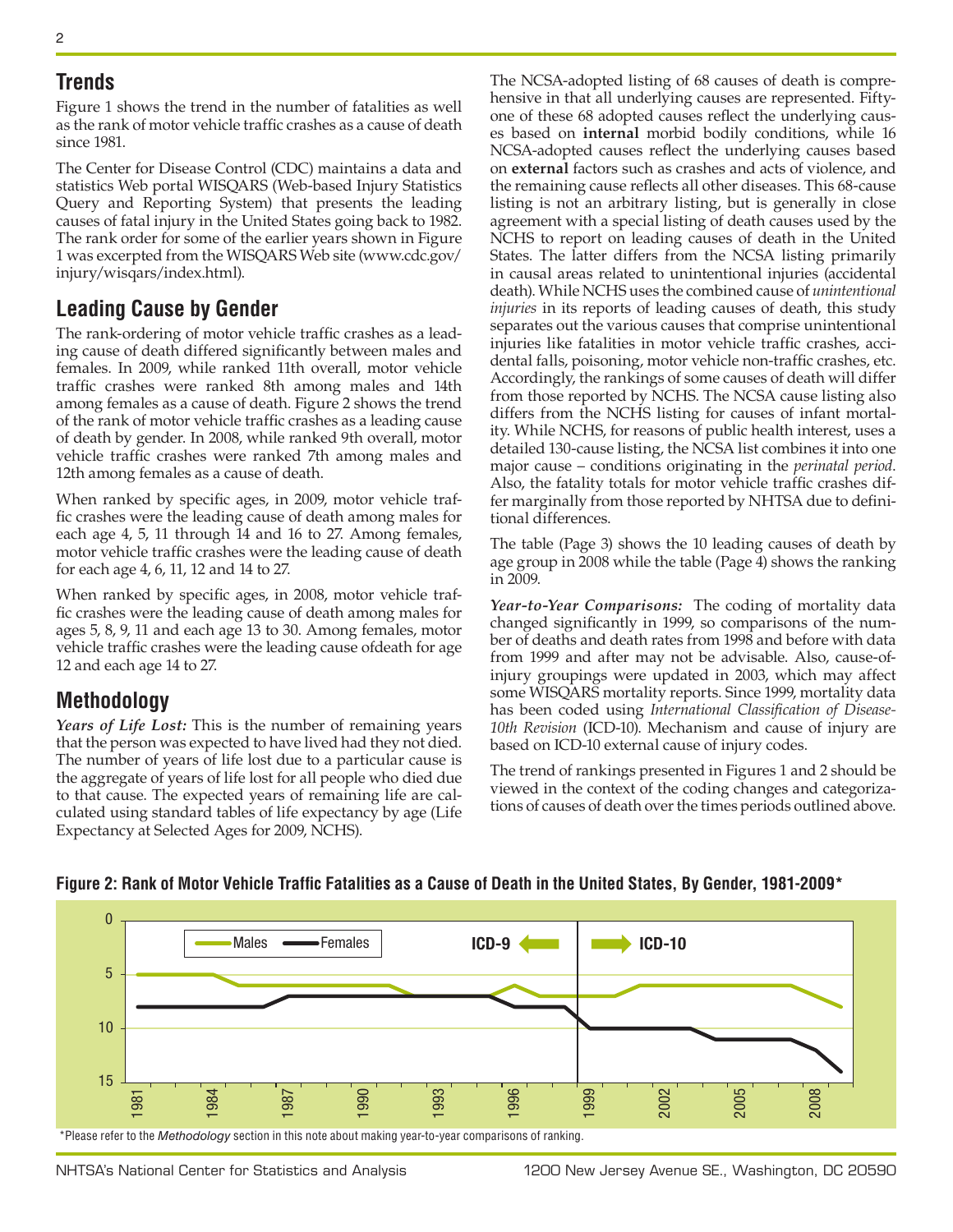

## Top 10 Leading Causes of Death in the United States for 2008, By Age Group<sup>1</sup>

National Highway Traffic Safety Administration's National Center for Statistics and Analysis

| R                         | <b>Cause and Number of Deaths</b> |                         |                                 |                                     |                                     |                                     |                                     |                          |                           |                            | <b>Years</b>             |                                  |
|---------------------------|-----------------------------------|-------------------------|---------------------------------|-------------------------------------|-------------------------------------|-------------------------------------|-------------------------------------|--------------------------|---------------------------|----------------------------|--------------------------|----------------------------------|
| A<br>N                    | <b>Infants</b>                    | <b>Toddlers</b>         | <b>Young</b><br><b>Children</b> | <b>Children</b>                     | <b>Youth</b>                        | <b>Young</b><br><b>Adults</b>       | <b>Other Adults</b>                 |                          |                           | <b>Elderly</b>             | <b>All Ages</b>          | <b>of</b><br>Life                |
| $\boldsymbol{\mathsf{K}}$ | <b>Under 1</b>                    | $1 - 3$                 | $4 - 7$                         | $8 - 15$                            | $16 - 20$                           | $21 - 24$                           | 25-34                               | 35-44                    | 45-64                     | $65+$                      |                          | Lost <sup>2</sup>                |
| $\mathbf{1}$              | Perinatal<br>Period               | Congenital<br>Anomalies | Malignant<br>Neoplasms          | <b>MV Traffic</b><br><b>Crashes</b> | <b>MV Traffic</b><br><b>Crashes</b> | <b>MV Traffic</b><br><b>Crashes</b> | <b>MV Traffic</b><br><b>Crashes</b> | Malignant<br>Neoplasms   | Malignant<br>Neoplasms    | Heart<br><b>Disease</b>    | Heart<br><b>Disease</b>  | Malignant<br>Neoplasms           |
|                           | 13,800                            | 457                     | 395                             | 967                                 | 4,462                               | 3,905                               | 6,358                               | 12,699                   | 154,494                   | 495,730                    | 616,828                  | 23% (8,863,815)                  |
| $\overline{2}$            | Congenital                        | Accidental              | <b>MV Traffic</b>               | Malignant                           | Homicide                            | Homicide                            | Accidental                          | Heart                    | Heart                     | Malignant                  | Malignant                | <b>Heart Disease</b>             |
|                           | Anomalies<br>5,638                | Drowning<br>398         | <b>Crashes</b><br>313           | <b>Neoplasms</b><br>730             | 2,591                               | 2,500                               | Poisoning<br>5,946                  | <b>Disease</b><br>11,336 | <b>Disease</b><br>104,603 | Neoplasms<br>391,730       | Neoplasms<br>565,469     | 19% (7,357,856)                  |
|                           | Heart                             | Homicide                | Congenital                      | Homicide                            | <b>Suicide</b>                      | <b>Suicide</b>                      | Suicide                             | Accidental               | Chronic Lwr.              | Chronic Lwr.               | Chronic Lwr.             | Chronic Lwr.                     |
| $\mathbf{3}$              | Disease<br>396                    | 378                     | Anomalies<br>174                | 430                                 | 1,914                               | 2,210                               | 5,300                               | Poisoning<br>7,545       | Resp. Dis.<br>18,434      | Resp. Dis.<br>121,223      | Resp. Dis.<br>141,090    | Resp. Dis.<br>4% (1,649,643)     |
|                           | Homicide                          | Malignant               | Accidental                      | Suicide                             | Accidental                          | Accidental                          | Homicide                            | Suicide                  | <b>Diabetes</b>           | Stroke                     | Stroke                   | <b>MV Traffic</b>                |
| $\overline{\mathbf{4}}$   | 340                               | Neoplasms<br>283        | Drowning 148                    | 393                                 | Poisoning<br>1,186                  | Poisoning<br>1,957                  | 4,610                               | 6,703                    | 16,992                    | 114,509                    | 134,148                  | <b>Crashes</b><br>4% (1,495,253) |
| $5\phantom{a}$            | Septicemia                        | <b>MV Traffic</b>       | Exposure to<br>Smoke/Fire       | Congenital                          | Malignant                           | Malignant                           | Malignant                           | <b>MV Traffic</b>        | <b>Chronic Liver</b>      | Alzheimer's                | Alzheimer's              | Stroke                           |
|                           | 289                               | <b>Crashes</b><br>263   | 122                             | <b>Anomalies</b><br>262             | <b>Neoplasms</b><br>722             | <b>Neoplasms</b><br>817             | <b>Neoplasms</b><br>3,521           | <b>Crashes</b><br>5,446  | <b>Disease</b><br>16,746  | 81,573                     | 82,435                   | 4% (1,457,066)                   |
|                           | Influenza/                        | Heart                   | Homicide                        | Heart                               | Heart                               | Heart                               | Heart                               | Homicide                 | Stroke                    | <b>Diabetes</b>            | <b>Diabetes</b>          | Suicide                          |
| 6                         | Pneumonia<br>226                  | Disease<br>159          | 117                             | <b>Disease</b><br>228               | <b>Disease</b><br>439               | <b>Disease</b><br>572               | <b>Disease</b><br>3,254             | 2,906                    | 16,571                    | 50,883                     | 70,553                   | 3% (1,256,990)                   |
|                           | Nephritis/                        | Influenza/              | Heart                           | Accidental                          | Accidental                          | Accidental                          | <b>HIV</b>                          | <b>HIV</b>               | Suicide                   | Influenza/                 | Influenza/               | Accidental                       |
| $\overline{7}$            | Nephrosis<br>143                  | Pneumonia<br>123        | <b>Disease</b><br>82            | Drowning 189                        | Drowning<br>327                     | Drowning<br>211                     | 975                                 | 2,838                    | 13,752                    | Pneumonia<br>48,382        | Pneumonia<br>56,283      | Poisoning<br>3%(1,192,873)       |
|                           | Stroke                            | Exposure to             | Benign                          | Chronic Lwr.                        | Congenital                          | Congenital                          | <b>Diabetes</b>                     | <b>Chronic Liver</b>     | Accidental                | Nephritis/                 | Nephritis/               | Perinatal                        |
| $\boldsymbol{8}$          | 141                               | Smoke/Fire<br>121       | Neoplasms<br>52                 | Resp. Dis.<br>108                   | Anomalies<br>234                    | <b>Anomalies</b><br>192             | 574                                 | Disease<br>2,562         | Poisoning<br>13,043       | <b>Nephrosis</b><br>39,921 | Nephrosis<br>48,237      | Period<br>3% (1,083,355)         |
|                           | <b>MV Traffic</b>                 | <b>MV Nontraffic</b>    | Influenza/                      | <b>MV Nontraffic</b>                | <b>MV Nontraffic</b>                | Accidental                          | <b>Stroke</b>                       | Stroke                   | <b>MV Traffic</b>         | Septicemia                 | <b>MV Traffic</b>        | <b>Diabetes</b>                  |
| $\overline{9}$            | <b>Crashes</b><br>98              | Crashes4<br>109         | Pneumonia<br>45                 | Crashes4<br>104                     | Crashes4<br>154                     | <b>Falls</b><br>131                 | 539                                 | 2,035                    | <b>Crashes</b><br>10,003  | 27,028                     | <b>Crashes</b><br>37,985 | 3% (1,039,376)                   |
|                           | Malignant                         | Septicemia              | <b>MV Nontraffic</b>            | <b>Exposure to</b>                  | Accidental                          | <b>MV Nontraffic</b>                | Accidental                          | <b>Diabetes</b>          | Septicemia                | Hypertension               | Suicide                  | Homicide                         |
| 10                        | Neoplasms<br>70                   | 80                      | Crashes4<br>35                  | Smoke/Fire<br>103                   | Falls<br>95                         | Crashes4<br>124                     | <b>Drowning</b><br>429              | 1,854                    | 7,066                     | Renal Dis.<br>21,350       | 36,035                   | 2% (841,575)                     |
|                           |                                   |                         |                                 |                                     |                                     |                                     |                                     |                          |                           |                            |                          | All Causes                       |
| ALL <sup>3</sup>          | 28,059                            | 4,032                   | 2,261                           | 5,391                               | 14,888                              | 16,007                              | 42,275                              | 76,370                   | 482,724                   | 1,799,839                  | 2,471,984                | 100%                             |

1Overall, motor vehicle crashes are the 11th leading cause of death. When ranked by specific ages, they are the leading cause of death for each age 13 through 30.

2Number of years calculated based on remaining life expectancy (2007 data from CDC) at time of death; percents calculated as a proportion of total years of life lost due to all causes of death.

3Not a total of top 10 causes of death. 4A motor vehicle nontraffic crash is any vehicle crash that occurs entirely in any place other than a public highway.

Source: National Center for Health Statistics (NCHS) CDC, Mortality Data 2008.

Note: The cause of death classification is based on the National Center for Statistics and Analysis (NCSA) Revised 68 Cause of Death Listing. This listing differs from the one used by the NCHS for its reports on leading ca unintentional injuries into separate causes of death, i.e., motor vehicle traffic crashes, accidental falls, motor vehicle nontraffic crashes, etc. Accordingly, the rank of some causes of death will differ from those repor mostly be observed for minor causes of death in smaller age groupings.